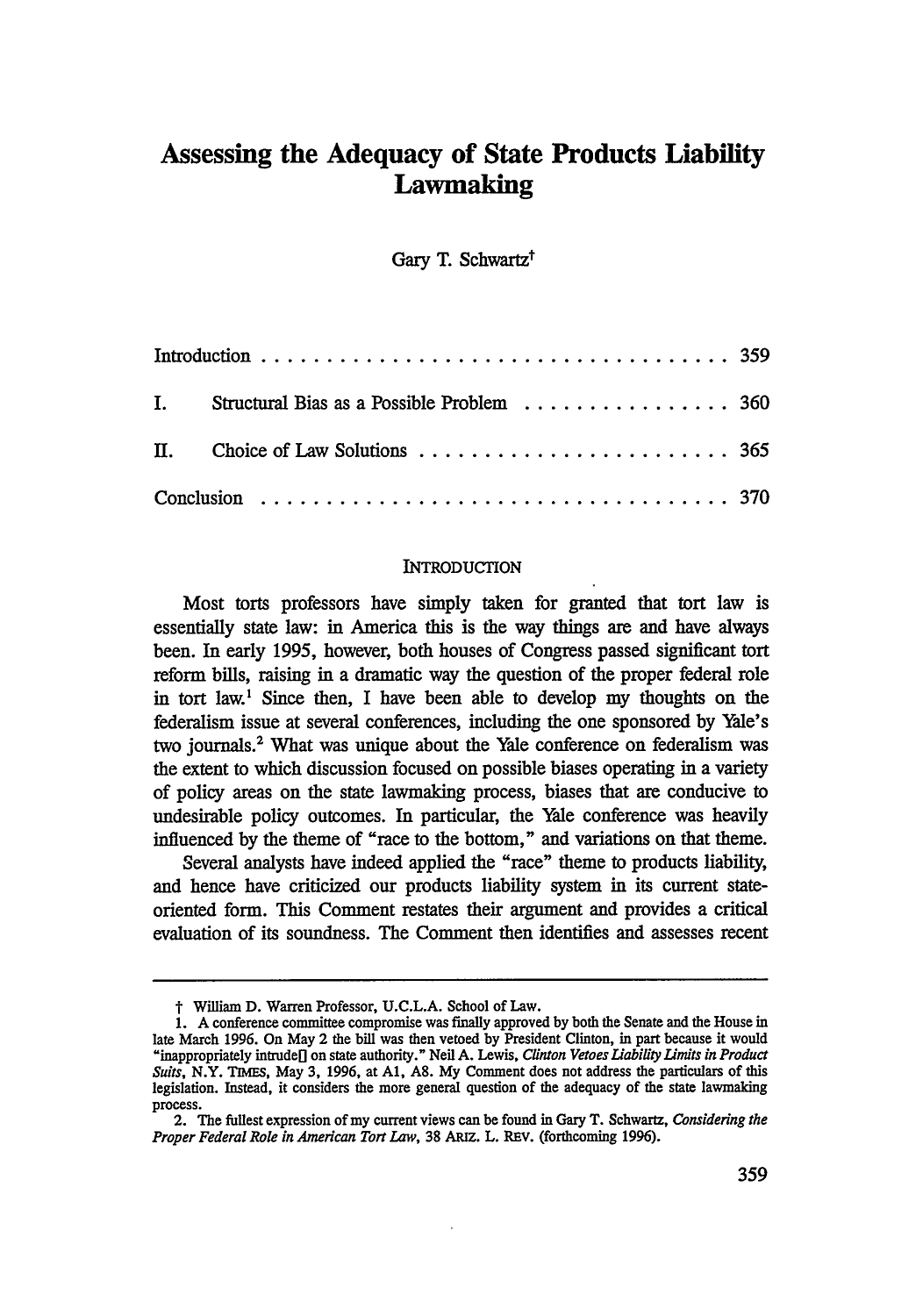recommendations for solving the problem of structural bias by initially preserving state lawmaking authority but then modifying the choice-of-law rules that accompany and supplement state products liability rules.

# I. **STRUCTURAL BIAS AS A** POSSIBLE PROBLEM

Begin with the standard case in which A is the state of residence, injury, and retail sale, while B is the state of manufacture. Assume furthermore that the court would clearly apply State A's law. What incentives does this give lawmakers in State A as they develop their relevant products liability rules? If those lawmakers increase liability, they benefit in-state residents with larger compensation payments, while exporting the costs of this to out-of-state manufacturers and product consumers (and company shareholders) throughout the nation.3 All of this can give those lawmakers a bias towards expanding liability. Call this a "race to the top" (where "the top" refers not to the actual quality or efficiency of liability rules but rather the level of the liability rights they confer on accident victims).4 In a 1988 paper, Michael McConnell, affirming this "structural bias" in products liability lawmaking, observed that "states pursue a persistent and one-directional race towards ever-higher plaintiff recoveries, a race whose outcome does not necessarily represent the considered judgment of decision makers in the several states."<sup>5</sup> In his 1988 book *The Product Liability Mess,6* Richard Neely-then a judge on the West Virginia Supreme Court-evaluated modem products liability lawmaking in an essentially similar way.7

The structural bias position, then, has been adopted by leading analysts. If the position is accurate, then it would be desirable to replace state lawmaking'

**<sup>3.</sup>** The premise here is that there is no practical way in which manufacturers can adjust their prices state-by-state to take into account particular states' liability positions. *See* Edmund W. Kitch, *Can Washington Repair the Tort System?, in* **NEW** DIRECTIONS IN LIABILITY LAW 102, 109-10 (Walter Olson ed., 1988) [hereinafter **NEW** DIRECTIONS].

*<sup>4.</sup> See* Richard L. Revesz, *Rehabilitating Interstate Competition: Rethinking the "Race-to-the-Bottom" Rationale for Federal Environmental Regulation,* 67 N.Y.U. L. REv. 1210, 1219 (1992) (discussing ambiguity in various versions of "race" terminology).

<sup>5.</sup> Michael W. McConnell, *A Choice-of-Law Approach to Products-Liability Reform, in* NEW DIRECTIONS, *supra* note 3, at 90, 92-97.

**<sup>6.</sup>** RICHARD **NEELY,** THE **PRODUCT** LIABILITY **MESS:** HOW BUSINESS **CAN** BE **RESCUED** FROM THE *POLITICS* OF STATE COURTS **(1988).**

**<sup>7.</sup>** In the same year, Richard Epstein offered about the same analysis. Richard **A.** Epstein, *The Political Economy of Product Liability Reform,* 78 AM. ECON. REv. 311, 312 (1988). Epstein mainly described state legislatures' unwillingness to adopt statutes that would limit products liability rights. But his structural point would equally apply to those legislatures' willingness to expand products liability rights.

<sup>8.</sup> Bruce Hay assumes that state lawmakers express their preference for in-state victims by manipulating not just the doctrines of products liability but the *combination* of those doctrines *and* choice-of-law rules. Bruce L. Hay, *Conflicts of Law and State Competition in the Product Liability System,* 80 GEo. L. REv. 617, 627 (1992). Under Hay's account, the games that state lawmakers play are even more complex than the game suggested in my text above. But the problem of state lawmaking biased in favor of in-state interests remains the same. As it happens, as Hay considers the strategies that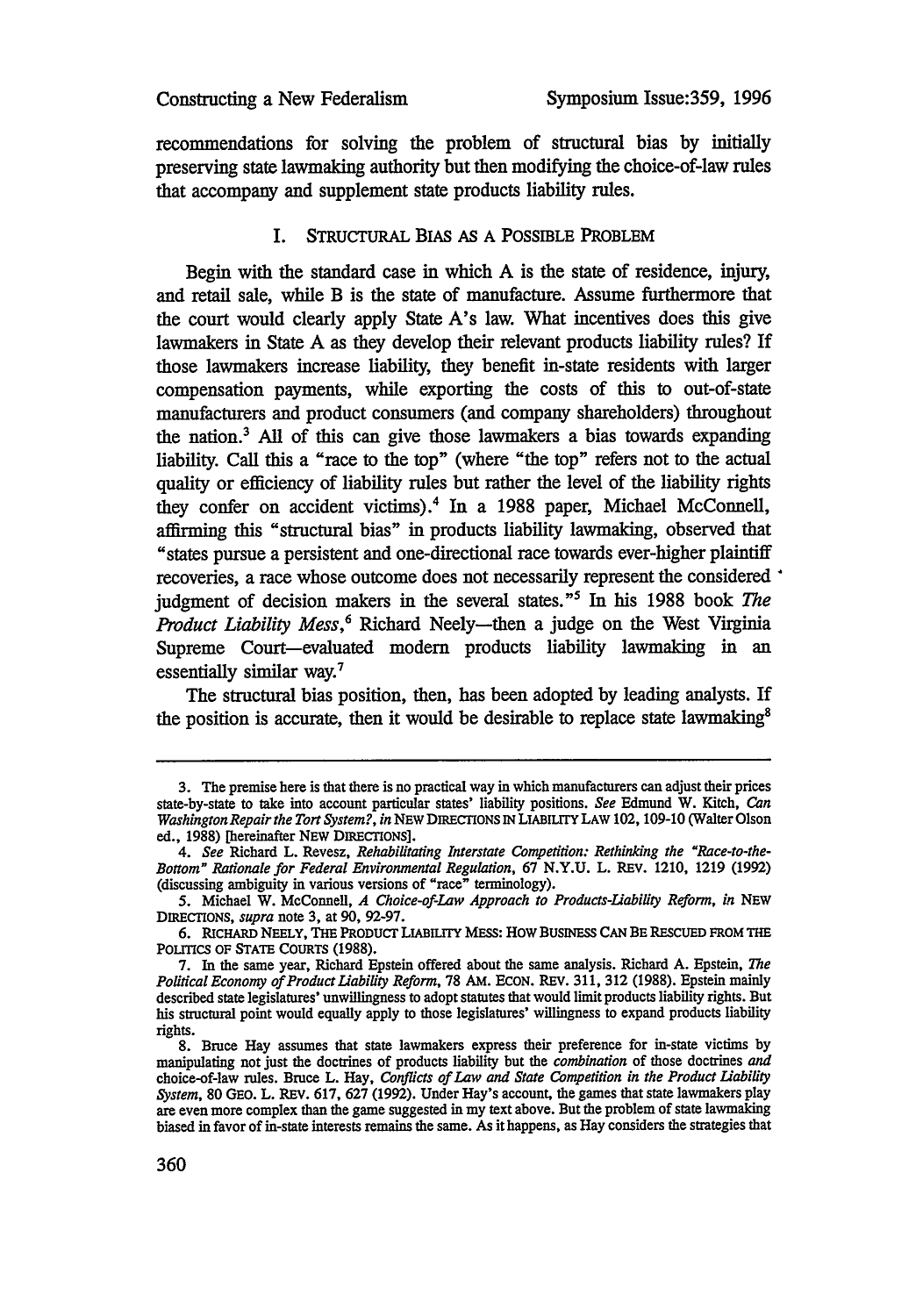with national lawmaking. For at the national level, the particular problem of bias that might afflict state lawmaking is all but eliminated. National lawmakers are in a satisfactory position to balance the interests of all consumers and all manufacturers.<sup>9</sup>

Does the position accurately describe reality, however? On this score, one interesting item of evidence is Judge Neely's own opinion, on behalf of the West Virginia Supreme Court, in *Blankenship v. General Motors Corporation."'* In its first holding in *Blankenship,* the court adopted the doctrine of crashworthiness liability. In doing so, the court indicated doubts about the wisdom of this doctrine.<sup>11</sup> Nevertheless, the court noted that the doctrine had been adopted in almost every other jurisdiction in the country. Perceiving that West Virginia residents were already paying for the crashworthiness doctrine as applied nationwide by way of the product liability premium markup in the cost of cars sold in West Virginia, the court ruled that West Virginia should join the national consensus as to crashworthiness liability.<sup>12</sup> Next, the court considered the "causation" issue in crashworthiness cases. At the time of *Blankenship,* American jurisdictions were divided between the *Huddell rule,'3* requiring the plaintiff to prove what added injuries were due to the absence of 1crashworthiness features, and the *Fox4* rule, requiring, in effect, car manufacturers to bear the burden of proof on the issue of the second injury. Encountering this division, the *Blankenship* court decided to adhere to *Fox.* Indeed, the court ruled-even more broadly (and open-endedly)--that "in any crashworthiness case where there is a split of authority [among states] on any issue... we adopt the rule that is most liberal to the plaintiff."<sup>15</sup>

*Blankenship* afforded Judge Neely an interesting opportunity to document

state lawmakers would develop in manipulating both liability rules and choice of law rules, he ends up unable to tell whether state products liability rules are likely to be less efficient than a federal products liability regime would be. *See id.* at 651 & n.91.

Hay's general analysis is marred by the apparent inaccuracy in his key assumption about the substance of choice-of-law doctrine. Hay perceives that modem courts apply a "governmental interest" conflicts rule in products cases-and he assumes that this rule gives the plaintiff "the benefit of either his own state's law or that of the [defendant's state], whichever is more favorable to [the plaintiff]." *Id.* at 627. This assumption seems incorrect, insofar as it presents as a **firm** rule what is at best a partial tendency in the case law. Its apparent incorrectness reduces the relevance of the specifics of Hay's analysis.

<sup>9.</sup> Law at the national level would comply with McConnell's desire for lawmaking by an "autarky": a jurisdiction that is "a self-sufficient economy, all of whose production and consumption [takes] place within its own borders." McConnell, *supra* note 5, at 91. McConnell briefly and skeptically discusses the possibility of federal legislation; he mentions the difficulty of amending federal legislation, and the existence of regional variations in public preferences. But even he acknowledges that "[t]he advantages of state over federal legislation should not be exaggerated." *Id.* at 100.

<sup>10. 406</sup> S.E.2d 781 (W. Va. 1991).

<sup>11.</sup> *Id.* at 783.

<sup>12.</sup> *Id.* at **784-85.**

<sup>13.</sup> Huddell v. Levin, 537 F.2d 726 (3d Cir. 1976).

<sup>14.</sup> Fox v. Ford Motor Co., 575 F.2d **774** (10th Cir. 1978).

<sup>15.</sup> *Id.* at 786.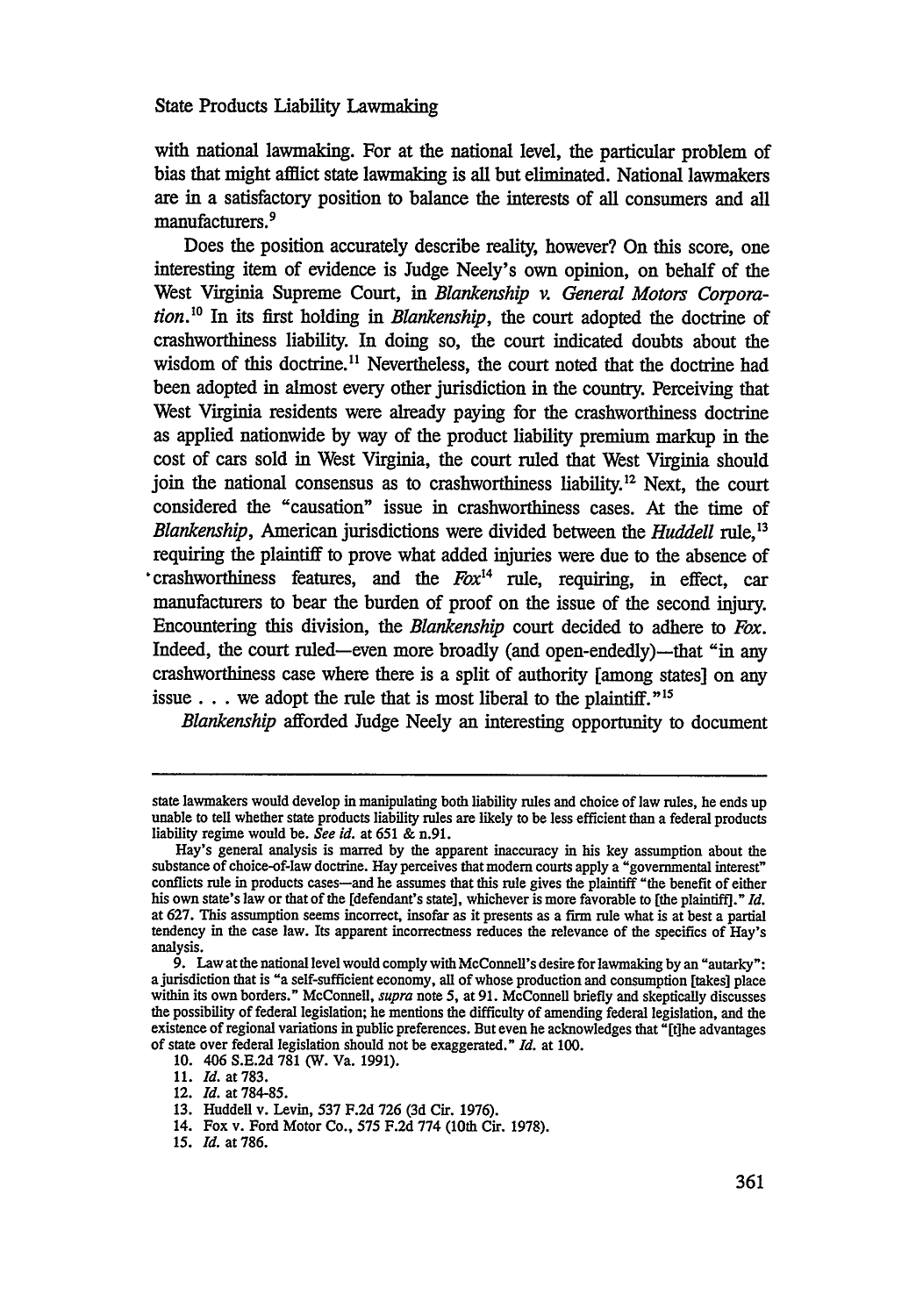his own diagnosis of the problem of bias in products liability decision-making. Yet if one is looking for convincing confirmation of the Neely diagnosis, *Blankenship* does not suffice. For the *Blankenship* opinion is coy and selfconscious: plainly Judge Neely was deliberately trying to draw attention to what he saw as an inherent defect in the products liability lawmaking process. Indeed, the court's broad "split of authority" ruling seems almost deliberately outrageous. In his book, Judge Neely had suggested that the bias in products liability lawmaking closely resembles the forms of state legislative bias that in other contexts have encouraged the United States Supreme Court to hold state statutes unconstitutional under the Commerce Clause.<sup>16</sup> It is reasonable to believe that the open-ended "split of authority" holding in *Blankenship was* included by Judge Neely in order to attract the attention of the Supreme Court and hence invite that Court to reverse his own opinion on Commerce Clause grounds. 17

*Blankenship,* then, should be put to one side in inquiring whether state lawmaking systematically promotes in-state interests in the crass way that Neely suggests. In considering the McConnell-Neely claim of structural bias, several lines of analysis suggest the need for real caution.

An initial point is that products liability doctrine originally comes from judges rather than legislators. Even given the increasing significance of contested judicial elections at the state level, $^{18}$  state court judges remain far less burdened by the requirements of electoral politics than state legislators. Judges therefore do not need to cater to voters in the same way that legislators do. Indeed, most observers assume that judges do decide cases mainly along the lines of their own perceptions of the public interest. Judge Neely himself, while describing state court judges as "political hacks,"<sup>19</sup> appraises them as seeking "the most practical way to achieve their vision of the just social contract."<sup>20</sup> Jonathan Macey, even while emphasizing the tendency for legislatures to deliver statutes to well-organized interest groups, believes that the independence of the judiciary is meaningful and that judges can and do decide cases in a public-interest way.<sup>21</sup> Although Judge Posner has developed an interest-group theory of regulation, $22$  he believes that judges decide

<sup>16.</sup> NEELY, *supra* note 6, at 79.

<sup>17.</sup> In fact, the defendant, bypassing its opportunity, did not apply for a certiorari writ.

<sup>18.</sup> *See* Steven P. Croley, *The Majoritarian Difficulty: Elective Judiciaries and the Rule of Law,* 62 U. Cmi. L. REv. 689 (1995). Judge Posner's observation is that "state judges are on average less independent from political influences... than federal judges." RICHARD A. POSNER, **THE** FEDERAL COURTS 191 (1985).

<sup>19.</sup> NEELY, *supra* note **6,** at 128.

<sup>20.</sup> *Id.* at 135.

<sup>21.</sup> JonathanR. Macey, *Promoting Public-RegardingLegislation Through Statutory Interpretation: An Interest Group Model,* 86 **COLUM.** L. REV. 223 (1986).

<sup>22.</sup> See Richard A. Posner, *Taxation by Regulation*, 2 BELL J. ECON. & MGMT. SCI. 22 (1971).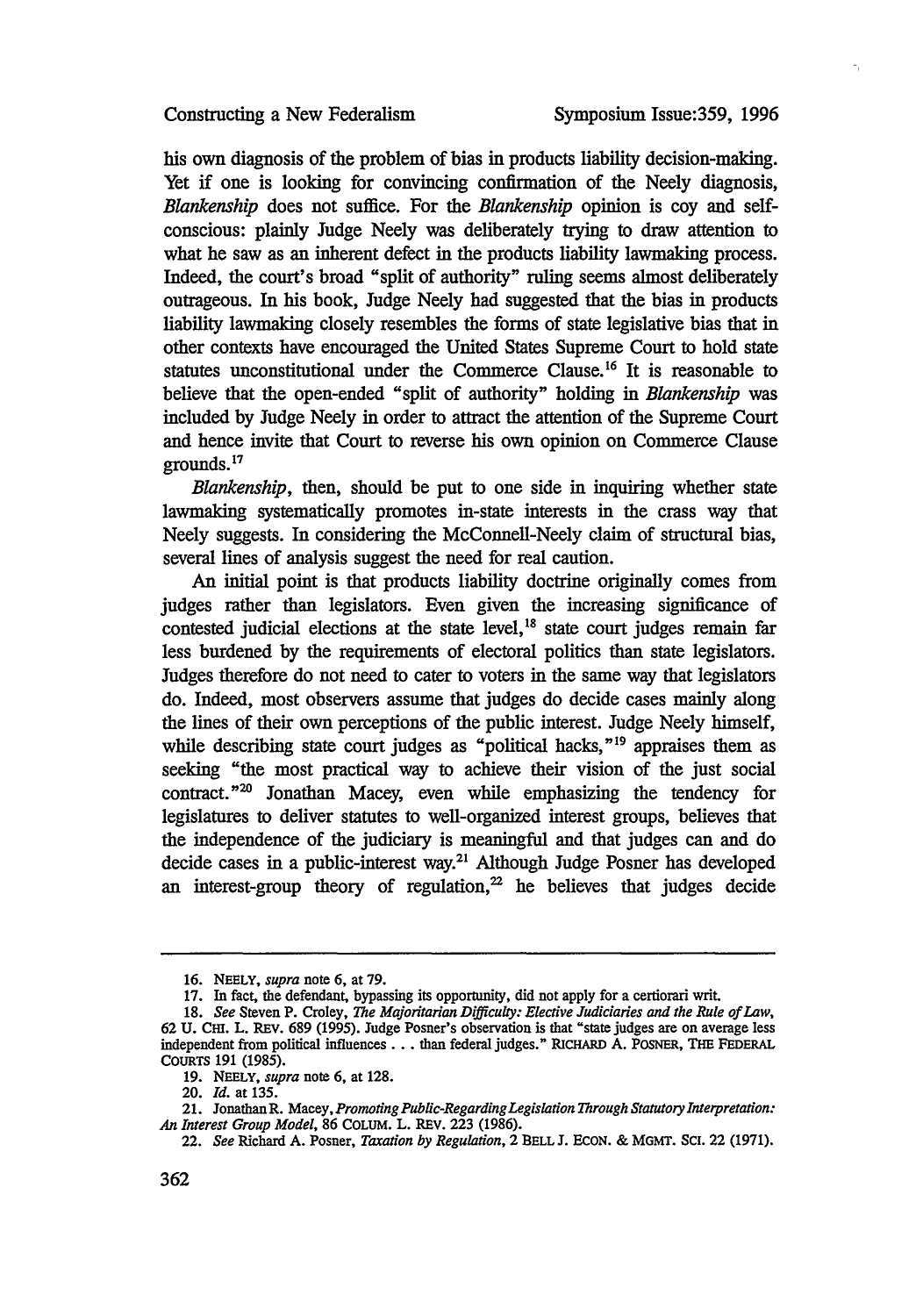important cases in accord with their own actual "values."<sup>23</sup> George Priest, while regarding modem products liability as a disaster, assumes that this disaster has been produced by judicial views as to the public interest (views that Priest regards as inaccurate). $2$ 

I share in the understanding that judges decide cases mainly in accordance with their own sense of the public interest. Yet despite this understanding, there is at least a variation of the argument about structural bias in judicial decision-making that may well be appropriate. It is not hard to find state court products opinions which, in expanding liability, seem to devalue manufacturers' arguments that the proposed expansion would treat manufacturers unfairly or would impose excessive costs on manufacturers. It may be easy for state courts to neglect those added costs when the judges can intuit that the costs will not be borne by in-state actors; and state court judges can more conveniently neglect a defendant's claim of unfairness when the defendant is not part of the judges' own political community.<sup>25</sup> Put it this way: even judges seeking to promote the public interest might, at least implicitly,<sup>26</sup> define the "public" in terms of the "state."<sup>27</sup>

Yet I should stress the limited import of my assessment as an explanation for the expansion of modem products liability doctrine. Consider the following landmark judicial opinions: *Larsen v. General Motors Corporation*,<sup>28</sup> establishing liability for crashworthiness; *Borel v. Fibreboard Paper Products Corporation,29* providing the framework for asbestos litigation; *Davis v.*

<sup>23.</sup> RICHARD A. POSNER, OVERCOMING LAW 132 (1995); see also *id.* at 121 ("[J]udges impose their political vision on society.").

<sup>24.</sup> George L. Priest, *The Invention of Enterprise Liability: A Critical History of the Intellectual Foundations of Modem Tort Law,* 14 J. LEGAL STUD. 461 (1985).

<sup>25.</sup> Michigan is a state of auto makers, who are frequently sued for alleged design failings. And the Michigan Supreme Court has conservatively ruled that design claims sound in negligence only. *See* Prentis v. Yale Mfg. Co., 365 N.W.2d 176 (Mich. 1984); Owens v. Allis-Chalmers, 326 N.W.2d 372 (Mich. 1982) (forklift). Moreover, a Michigan intermediate court has recently adopted a conservative rule on burden-of-proof in auto crashworthiness cases. *See* Sumner v. General Motors Corp., 538 N.W.2d 112 (Mich. Ct. App. 1995). Many drug manufacturers are located in New Jersey; and the New Jersey Supreme Court backed away from the doctrine of liability for unknowable hazards in a case involving a drug-company defendant. *See* Feldman v. Lederle Laboratories, 479 A.2d 374 (N.J. 1984). Given the limited weight that modem choice-of-law rules place on the state of the defendant's residence, the actual benefit that auto makers and drug manufacturers received from these courts' rulings was limited. Even so, the courts' results were undoubtedly influenced by the courts' appreciation of the valid interests of the defendant industries; and this appreciation was naturally facilitated by the industry's conspicuous presence within the state.

**<sup>26.</sup>** Judge Posuer suggests that state court judges might-in an "unconscious" way-identify primarily with in-state interests. POSNER, *supra* note 18, at 177.

<sup>27.</sup> Given the limited incentive I am here ascribing to state court judges, I certainly would not expect those judges to play the very exotic game developed by Professor Hay, a game that would involve manipulating the combination of substantive rules and choice-of-law rules so as to maximize in the long **run** the level of in-state benefits. *See supra* note 8.

<sup>28.</sup> **391** F.2d 495 (8th Cir. 1968).

**<sup>29.</sup>** 493 F.2d **1076** (5th Cir. **1973).**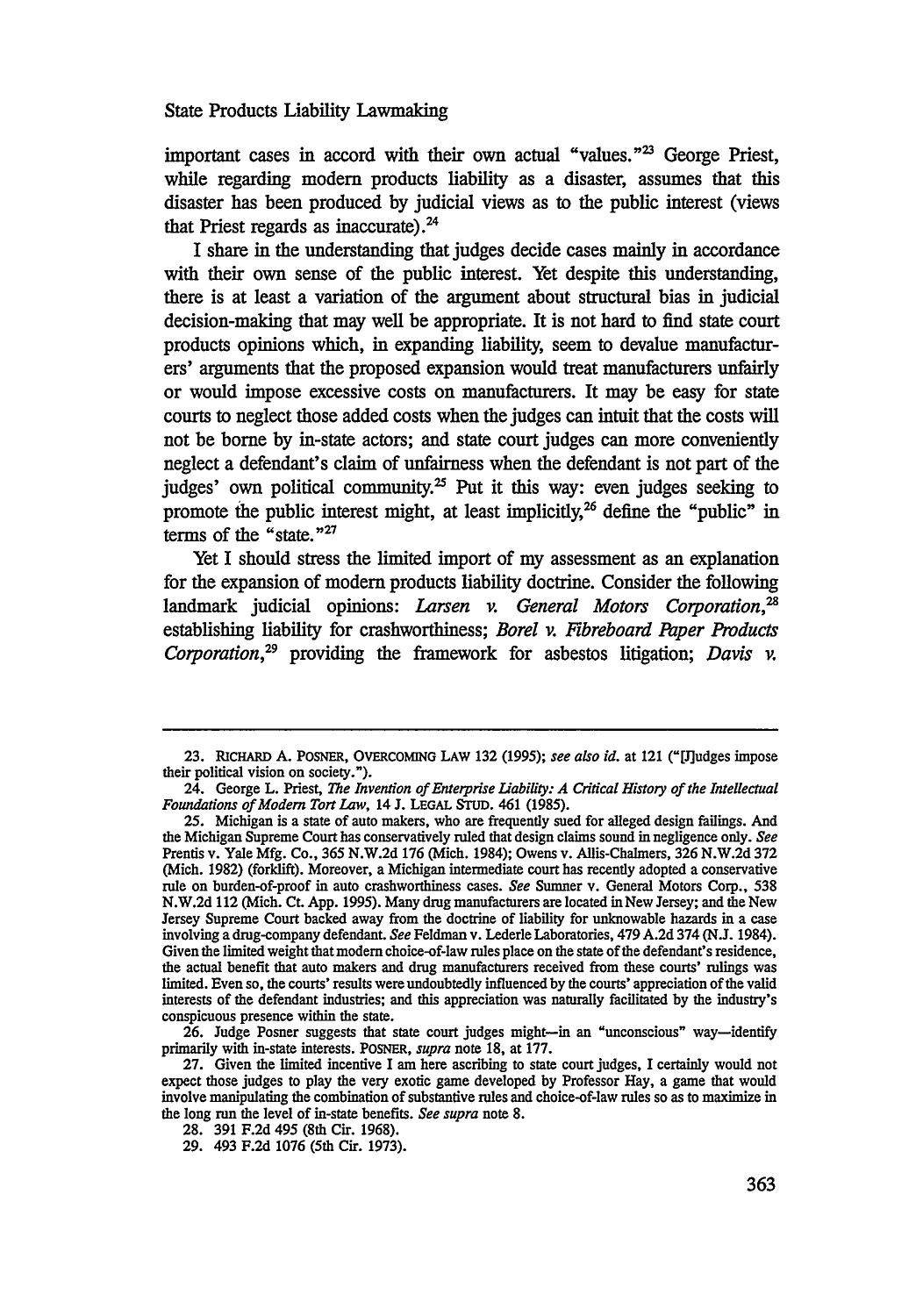# Constructing a New Federalism

*Wyeth Laboratories, Inc.<sup>30</sup> and Reyes v. Wyeth Laboratories,<sup>31</sup> broadening* the liability of the producers of vaccines. All these milestones in the expansion of liability came not from state court judges, but rather from judges on federal courts of appeals-sitting, moreover, in three-judge panels, in which no more than one judge was even a resident of the state whose law was under review. The presence of these federal-judge liability-expanding landmarks makes it difficult to believe that state-court judges, in expanding liability, have been influenced in any major way by mere in-state preferences. On balance, while I am willing to acknowledge some problem of neglect of out-of-state interests in state court products liability lawmaking, the problem seems only a limited one.

The discussion above has downplayed the claim of structural bias by emphasizing the traditional role of the judiciary in developing products liability doctrine. Admittedly, however, products liability at the state level is increasingly being managed by state legislatures. For such decisionmakers, the claim of structural bias has far more appeal, given the responsiveness of those legislators to the preferences of local voters. Still, there are offsetting points.

First, any premise that legislators are driven exclusively by a desire for reelection is overstated. As most observers agree, legislators are influenced at least in part by the ideas they hold or the ideologies they adhere to relating to the public interest.<sup>32</sup> A perhaps realistic assessment is that a statutory proposal, to secure enactment, must be backed up by a combination of a favorable political configuration and a plausible public-policy rationale. A second point draws on the reasoning in products liability opinions themselves. Those opinions typically build on the premise that consumers underestimate the risks of product-related injuries.<sup>33</sup> Yet if consumers do underestimate these risks, then consumers, in their role as voters, will likewise underestimate the value of products liability rights that state lawmakers may bestow on them. If so, then they will insufficiently reward legislators who expand those rights.<sup>34</sup>

But perhaps an even more basic point is this. Even if narrowly rational lawmakers care primarily about their reelection prospects, those prospects depend in significant part on their success in fundraising. Manufacturers-even those whose principal places of business are out-of-state-are few enough in

**<sup>30.</sup>** 399 F.2d 121 (9th Cir. 1968).

**<sup>31.</sup>** 498 F.2d 1264 (5th Cir. 1974).

**<sup>32.</sup>** *See, e.g.,* **JOHN** H. ALDRICH, WHY PARTIES? 4, **278 (1995); DANIEL** FARBER **& PHILIP** P. FRICKEY, LAW **AND** PUBLIC CHOICE **23-33 (1991); RICHARD** FENNO, HOME **STYLE** 214-32 **(1978);** BARBARA **SINCLAIR, LEGISLATORS,** LEADERS, **AND LAWMAKING 10-11 (1995);** Daniel Shaviro, *Beyond Public Choice and Public Interest: A Study of the Legislative Process as Illustrated by Tax Legislation in the 1980s,* 139 U. PA. L. REV. 1, 80-87 (1990).

**<sup>33.</sup>** *See, e.g.,* Escola v. Coca-Cola Bottling Co., 150 P.2d 436 (Cal. 1944) (Traynor, **J.,** concurring).

<sup>34.</sup> *See* Mark Giestfeld, *The Political Economy of Neocontractual Proposals for Products Liability Refonn,* **72** TEX. L. REV. **803** (1994).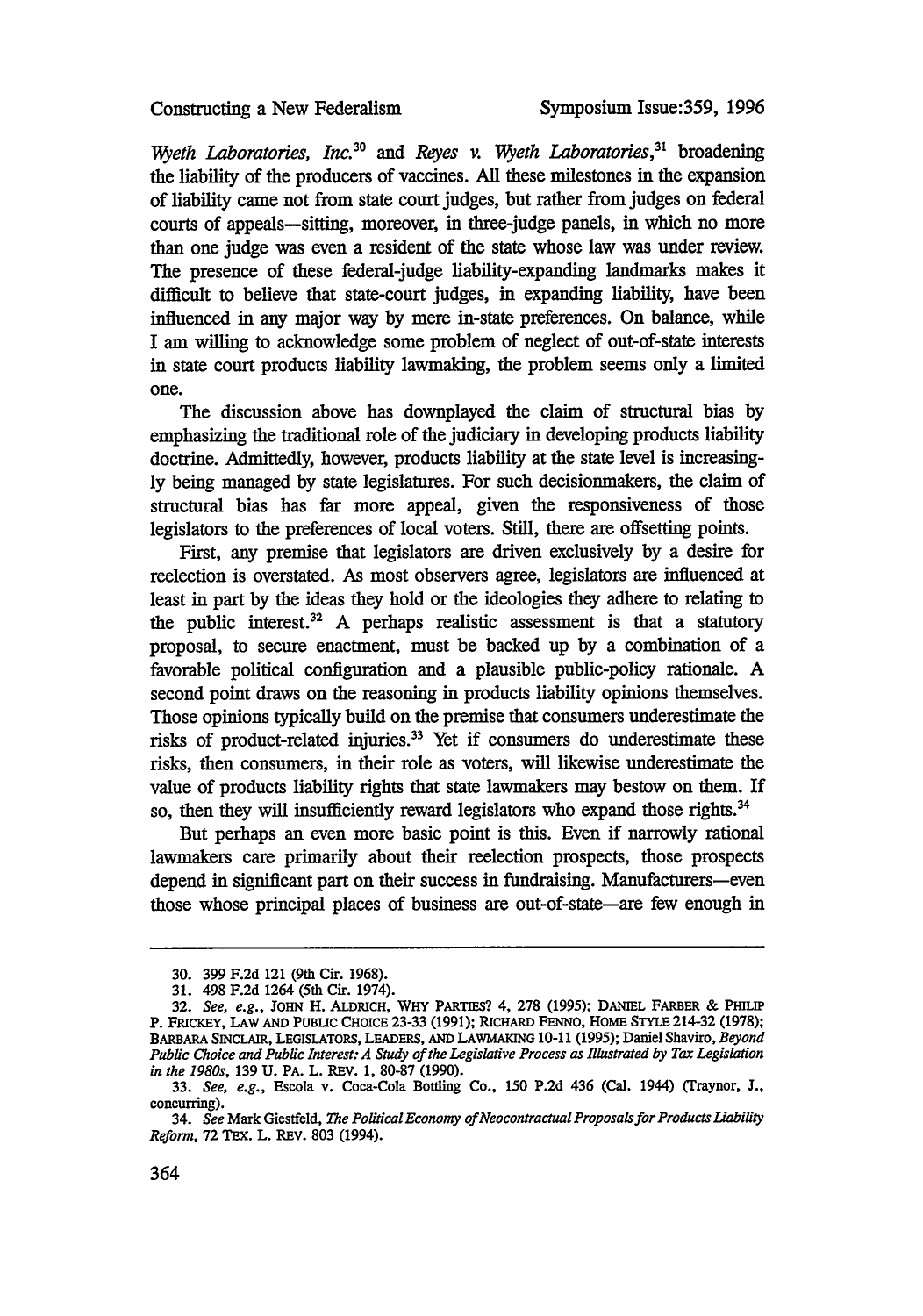number as to minimize free-rider problems as they mount fundraising and lobbying efforts. By contrast, product consumers-even those located within a particular state-remain a diffuse group, in a poor position to engage in fundraising and lobbying. Even out-of-state manufacturers, then, may be able to lobby effectively with state legislatures.<sup>35</sup> Given this point, it is not surprising that most of the products liability reform statutes adopted by states in the mid-1970s and the mid-1980s contained provisions favoring manufacturer-defendants rather than consumer-plaintiffs. In 1987, my own state, California, adopted a reform statute providing tobacco companies with an explicit liability shelter.<sup>36</sup> It is no secret in California that Willie Brown, then the Speaker of the California Assembly, was receiving mammoth campaign contributions from tobacco companies.

To recap, the problem of structural bias identified by McConnell and Neely may be present, but is far less serious than they suggest. At the legislative and judicial levels, it is no more than a moderate problem. Even so, the problem exists, and has relevance in any review of the desirability of state control of products liability doctrine.

# II. CHOICE OF LAW SOLUTIONS

Part I has discussed an apparent problem of structural bias in the current system of state products liability lawmaking, which could result in excessive levels of liability. The prospect of bias to one side, I can acknowledge my own view that a state products liability regime creates a significant problem of nonuniformity in legal doctrine.<sup>37</sup> Having identified these problems, I can turn to solutions that certain analysts have identified-solutions that would preserve products liability lawmaking at the state level (rather than entrusting products liability to national lawmakers). All these solutions involve adjusting the choice-of-law rules that apply to products liability claims. In a 1987 article that opposed the federalization of products liability, Harvey Perlman acknowledged the bias or cost spill-over problem in state products liability lawmaking. 38 To preserve state lawmaking yet remedy the problem, Perlman suggested that manufacturers in selling products "be permitted to designate the state law applicable to their liability."<sup>39</sup> Michael McConnell's recommended solution to the structural bias problem is a federal choice-of-law rule under which the

**<sup>35.</sup>** The political advantages enjoyed **by** manufacturers in the products liability reform process are heavily emphasized in NEIL K. KOMESAR, IMPERFECr ALTERNATIVES: **CHOOSING INSITrUIIONS IN** LAW, EcONOMIcS, AND PuBuc PoLIcY **192-95** (1994).

<sup>36.</sup> **CAL. CrV.** CODE ANN. § 1714.45(a)(2) (West Supp. 1995-96) (effective Jan. 1, 1988).

<sup>37.</sup> This position is developed in Schwartz, *supra* note 2.

<sup>38.</sup> Harvey **S.** Perlman, *Products Liability Reform in Congress: An Issue of Federalism,* 48 OHIO **ST.** L. J. 503, 508 (1987).

<sup>39.</sup> *Id.*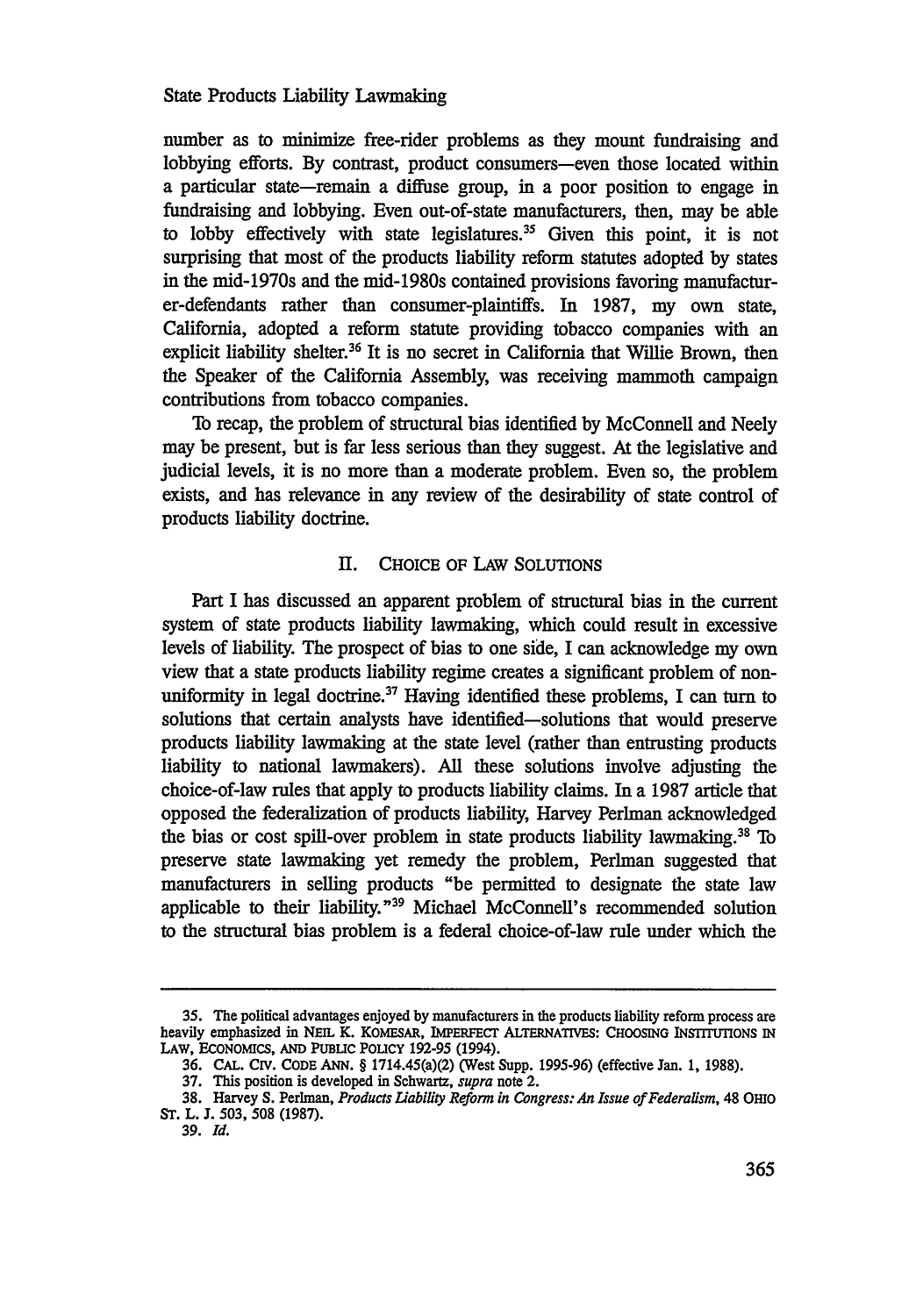law of the state in which the product is originally sold is applied.<sup>40</sup> William Niskanen, in a current article, opposes the federalization of products liability, yet acknowledges problems with state lawmaking.<sup>41</sup> He too would solve those problems by having Congress establish a new choice of law rule. What Niskanen recommends is that Congress specify that courts hearing products liability cases apply the law of the jurisdiction in which the manufacturer has its largest number of employees.42

Note, first of all, that while all these proposals oppose Congressional authority over products liability doctrine, they all assign to Congress at least the responsibility for determining choice-of-law rules: to this extent, they support a limited measure of nationalization. McConnell's recommendation is designed to cure the problem of structural bias by enabling manufacturers-now aware of the solid new choice-of-law rule-to adjust their prices to take account of whatever liability doctrines prevail within the state of sale. Yet the McConnell recommendation offers no solution to the problem of 50-state non-uniformity. That problem would, however, be solved by acceptance of either the Perlman or the Niskanen recommendation.<sup>43</sup> This is the necessary and intended result of Niskanen's recommendation, since a manufacturer can only have one principal place of business. It is the likely result of Perlman's recommendation, since a manufacturer would probably see a strong advantage in designating a single state's law to apply to *all* of its product sales.

While the Perlman and Niskanen proposals would hence solve the problem of non-uniform state law, the very meaning of state law under either recommendation would be unusual. Under Perlman's proposal, a state would adopt product liability rules without any idea about (or control over) which claims by which consumers against which manufacturers would be governed by that rule.<sup>44</sup> Under these circumstances, the notion of democratic selfgovernment at the state level seems misplaced. That notion of state democracy likewise has little application to the model of state corporate law that Niskanen uses by way of analogy. Under that model, as developed by Roberta Romano,<sup>45</sup> corporations pay to a state such as Delaware an annual incorporation fee and receive in exchange the body of corporation law that a state such as Delaware has developed. But the manufacturer that legally incorporates in

*<sup>40.</sup> See* McConnell, *supra* note **5,** at 98. This is an alternative also endorsed by Perlman, *supra* note **38,** at **508.**

<sup>41.</sup> William Niskanen, *Do* Not *Federalize Tort Law,* **REGULATION,** 1995, No. 4, at 34, 36-37.

<sup>42.</sup> **Id.** at 37.

<sup>43.</sup> It should be noted, however, that this problem does not really trouble Perlman. His recommendation is designed mainly to solve what he sees as a possible problem of structural bias. Perlman, *supra* note **38,** at 508.

<sup>44.</sup> On the extent to which Perlman's recommendation goes well beyond what courts currently tolerate by way of allowing parties to a contract to designate which state's law applies, see Larry **E.** Ribstein, *Choosing Law by Contract,* 18 **J.** CORP. L. 245, 261-66 (1993).

<sup>45.</sup> ROBERTA ROMANO, **THE** GENIUS OF **AMERICAN** CORPORATE **LAW (1993).**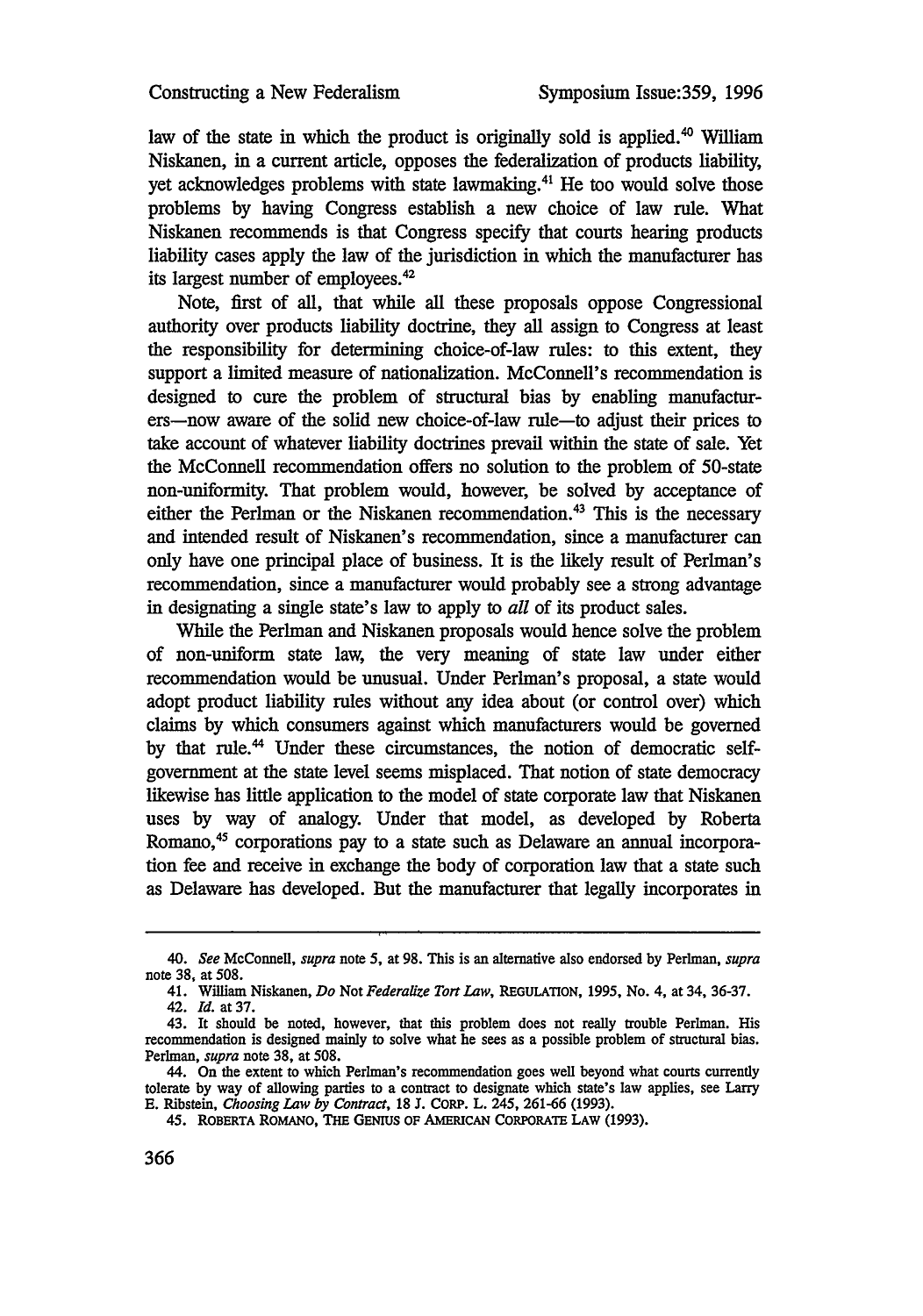Delaware almost always has its primary business operations located elsewhere. Under the Romano model, Delaware is not really engaging in democratic selfgovernment; rather, it is offering for sale a particular body of law that corporations might be inclined to purchase. Niskanen's recommendation is, from the perspective of local democracy, somewhat less odd: the manufacturer would at least be a resident of the state whose law would be applied when the manufacturer is a products liability defendant.

Moreover, the Perlman and Niskanen recommendations, each in its own way, raise the prospect of a "race to the bottom"—where "bottom" relates not to the low quality or inefficiency of products liability rules but rather to the low level of rights they confer on accident victims.<sup>46</sup> Perlman's recommendation assumes that individual states would adopt their own products liability rules somewhat randomly, for reasons that each state finds satisfactory. Still, the manufacturer, given the option of designating the state whose law would apply, would be inclined to choose the state with lenient rules. Thus, if the doctrine of crashworthiness liability is accepted in many states but rejected in Virginia,47 then General Motors, in offering its cars for sale, might well opt for Virginia law. Under Niskanen's quite different proposal, a drug company, in expanding its workforce, might locate its job site in a state whose liability rules are favorable to such companies. Moreover, manufacturers which are already located within a particular state would seek to lobby that state's legislature (and encourage that state's courts) to render more lenient that state's products liability standards. An auto manufacturer located in Michigan, for example, would be in a position to fight for more lenient design defect rules and more stringent affirmative defenses.

Attention should be given to the likely efficacy of such a company's lobbying efforts. Even if a company's principal place of business is within a particular state, when that state toughens liability standards the burden will primarily be borne by shareholders and/or consumers located throughout the nation. To this extent, the in-state manufacturer is in the same lobbying position as an out-of-state manufacturer. Even so, the principal-place-ofbusiness state that is revising products liability rules has an interest in preventing employment losses, and for that matter creating employment gains; likewise, that state wants to preserve and increase the revenues derived from business-related taxes. Accordingly, the state has a strong interest in dissuading manufacturers from quitting the state and indeed encouraging manufacturers to relocate into the state.<sup>48</sup> Moreover, at the state level the managers of an in-

<sup>46.</sup> On the ambiguity of "race" terminology, see Revesz, *supra* note 4 and accompanying text.

<sup>47.</sup> *See* Sloane v. General Motors Corp., 457 **S.E.2d** 51 (Va. 1995). While *Sloane* rejects any separate doctrine of "crashworthiness," the case seems to allow crashworthiness claims to be pleaded under the general heading of negligence.

<sup>48.</sup> *See* Revesz, *supra* note 4, analyzing this in Prisoner's Dilemma terms.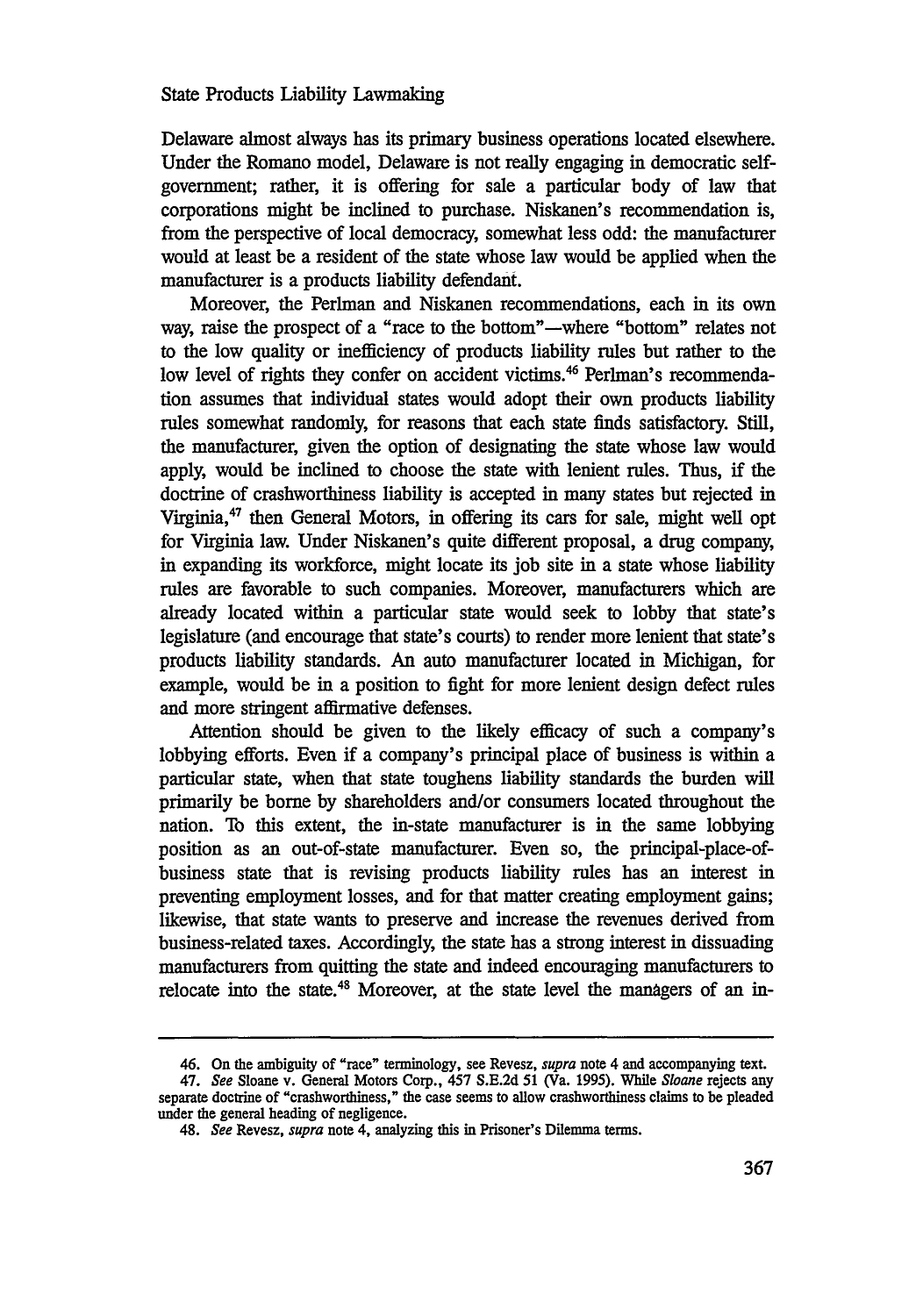state company can be expected to be effective lobbyists. Those managers can speak for the company itself, and also for its workforce, which would be harmed by either relocation or layoffs; moreover, those managers would likely serve as effective spokesmen for the entire in-state business community. An additional point is that the Niskanen plan would give manufacturers of the same genre of products an interest in concentrating their locations within a particular state. Thus, auto manufacturers could all locate in Michigan, in a way that would make them a potent lobby for products liability reforms that would be of special relevance in motor vehicle cases. Similarly, drug companies could congregate in New Jersey, where they could effectively lobby New Jersey lawmakers for the relaxation of particular rules that can be onerous to drug companies as tort defendants.

Of course, any tendency to conduct a race to the bottom could be offset by market pressures operating on manufacturers. This is Perlman's understanding: "If Californians wanted liberal liability recovery, they could purchase 'California' products which would be priced accordingly. If they preferred 'Nebraska' products with reduced liability protection, they might be permitted to buy them."49 This is Niskanen's evaluation as well, as he compares the market for consumer products to the stock market for company shares:<sup>50</sup> just as the need to satisfy potential investors encourages companies to incorporate in states with efficient rules on corporate law,<sup>51</sup> so manufacturers' interest in attracting consumers will incline them to select a state which provides consumers with an efficient set of products liability rights.

Niskanen's comparison of the market for consumer products and the market for corporate equities is a problem, however. Investors have lots of choices: there are, after all, 500 companies in the Standard & Poor's 500, and the investor in dealing with a single stockbroker can purchase shares in any of these companies. A consumer seeking to purchase a power tool or an automobile faces a far more restrained range of choices. Moreover, stock market investors are typically sophisticated. Roughly half of all corporate equities are now held by institutions;<sup>52</sup> and even individuals who buy stocks typically purchase publications such as Barrons in order to learn what they think they need to know. The average consumer buying a product in the marketplace lacks this element of sophistication.

At the least, the consumer's lack of information and/or bargaining

<sup>49.</sup> Perlman, *supra* note 38, at 508.

<sup>50.</sup> Niskanen, *supra* note 41, at 37.

<sup>51.</sup> This is the model of state incorporation law originally asserted by Ralph Winter and more recently developed by Roberta Romano. *See* Ralph K. Winter, Jr., *State Law, Shareholder Protection, and the Theory of the Corporation, 6* J. LEGAL STUD. 251 (1977); ROMANO, *supra* note 45.

*<sup>52.</sup> See* Stephen M. Bainbridge, *The Politics of Corporate Governance,* 18 HARv. J.L. & PUB. POL'Y 671, 692-93 (1995).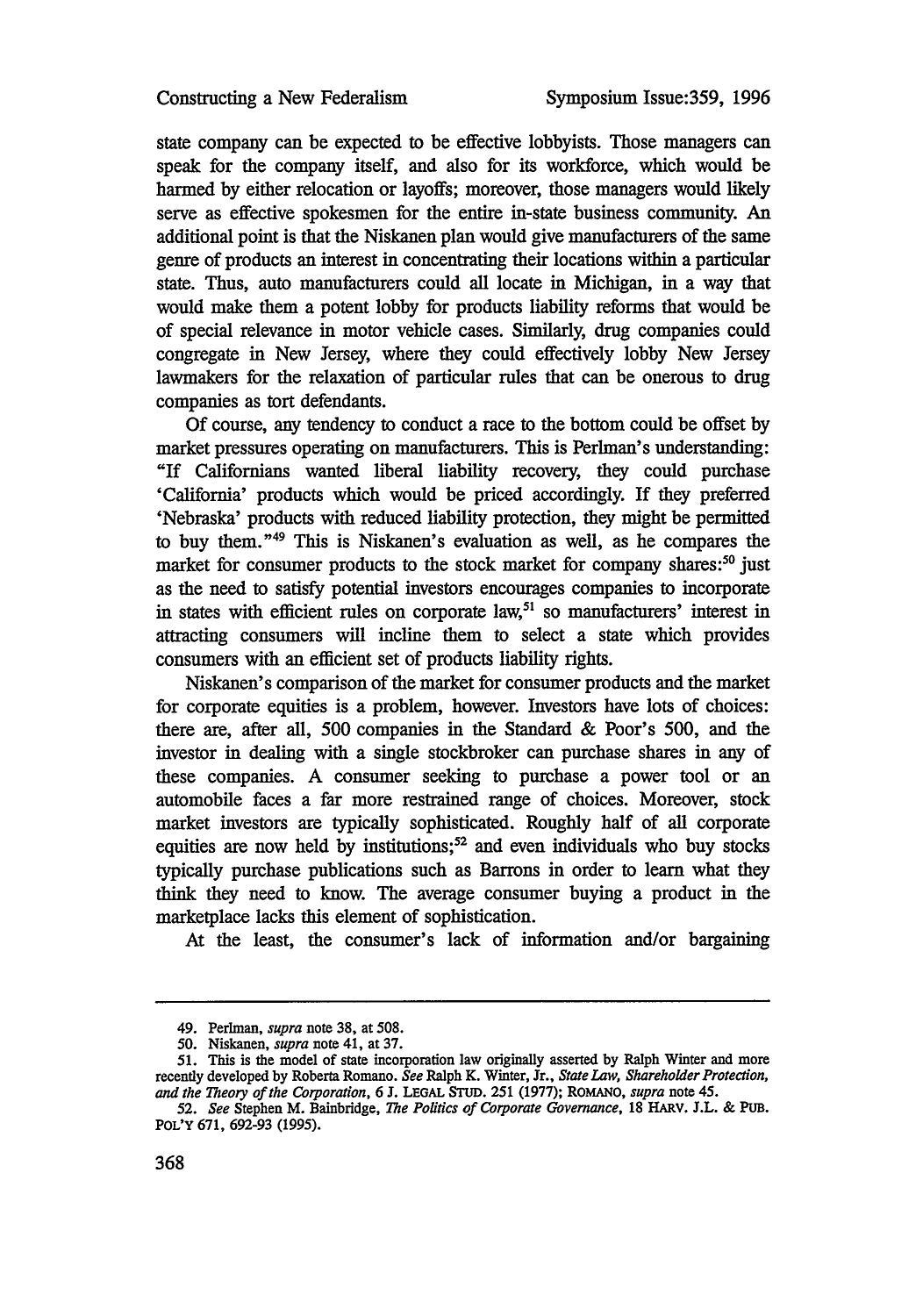sophistication is a major premise in both products liability theory and doctrine. For example, current products liability doctrine holds that because consumers lack both knowledge and bargaining power, they cannot be allowed to disclaim by contract their tort liability rights.<sup>53</sup> For similar reasons, products liability doctrine basically does not recognize the defense of assumption of risk: the consumer can sue, complaining about the absence of a possibly desirable safety device, even though the consumer in purchasing or agreeing to use the product was well aware that the safety device was absent.<sup>54</sup> Consider, moreover, an employer that provides to its employees an industrial product it has purchased from the manufacturer. Since the employer contracts upstream with the manufacturer and downstream with its employees, economists would insist that an indirect contractual relationship runs from the manufacturer to the employees. Yet modem products liability, in routinely allowing such employees to sue the manufacturer, ignores this indirect contract, and essentially treats these employees as though they were little more than innocent bystanders.

Given these basic themes in the modem products liability regime, the recommendations extended by Perlman and Niskanen cannot be regarded as mere amendments seeking to improve or perfect that regime. Rather, they incorporate reasoning that has the ability to undermine that regime. Indeed, that seems to be precisely Niskanen's purpose. In a recent presentation, he was explicit in expressing his view that modem products liability has committed fundamental error in the way that it has allowed contract to be subordinated to tort.<sup>55</sup>

In this Comment it is *not* my general purpose to defend or justify that regime's anti-contract assumptions. Still, I can observe that the particular form of market reasoning which Perlman and Niskanen endorse is difficult to accept. It seems unreal to assume that consumers have, or can easily acquire, an adequate understanding of the differences between products liability doctrines in states such as Nebraska, New York, and Washington. I myself am a scholar specializing in products liability; yet in shopping for products, I would be hardpressed to explain how the products liability doctrines in these states compare and contrast. To assume that ordinary consumers could make the relevant comparisons ignores the Coasian costs of information, and the asymmetry of those costs between consumers and manufacturers. To be sure, consumers might be aided by negative advertising. But economists have long appreciated

*<sup>53.</sup> See* **RFSTATEMENT (SECOND) OF** TORTS § 402A cmt. m (1965); **RESTATEMENT OF** THE LAW-TORTS: PROD. LIAB. § **13** (Tentative Draft No. 2, 1995).

<sup>54.</sup> See the new Restatement's rejection of an "open and obvious" limitation on design liability. *Id.* at § 2 cmt. **c.** 55. In his after-dinner speech on October 13, 1995, at a conference held by the *Michigan Law &*

*Policy Review,* Niskanen relied heavily on the condemnation of modem products liability contained in Paul Rubin, *Fundamental Reform of Tort Law,* REGULATiON, **1995,** No. 4, at **26.**